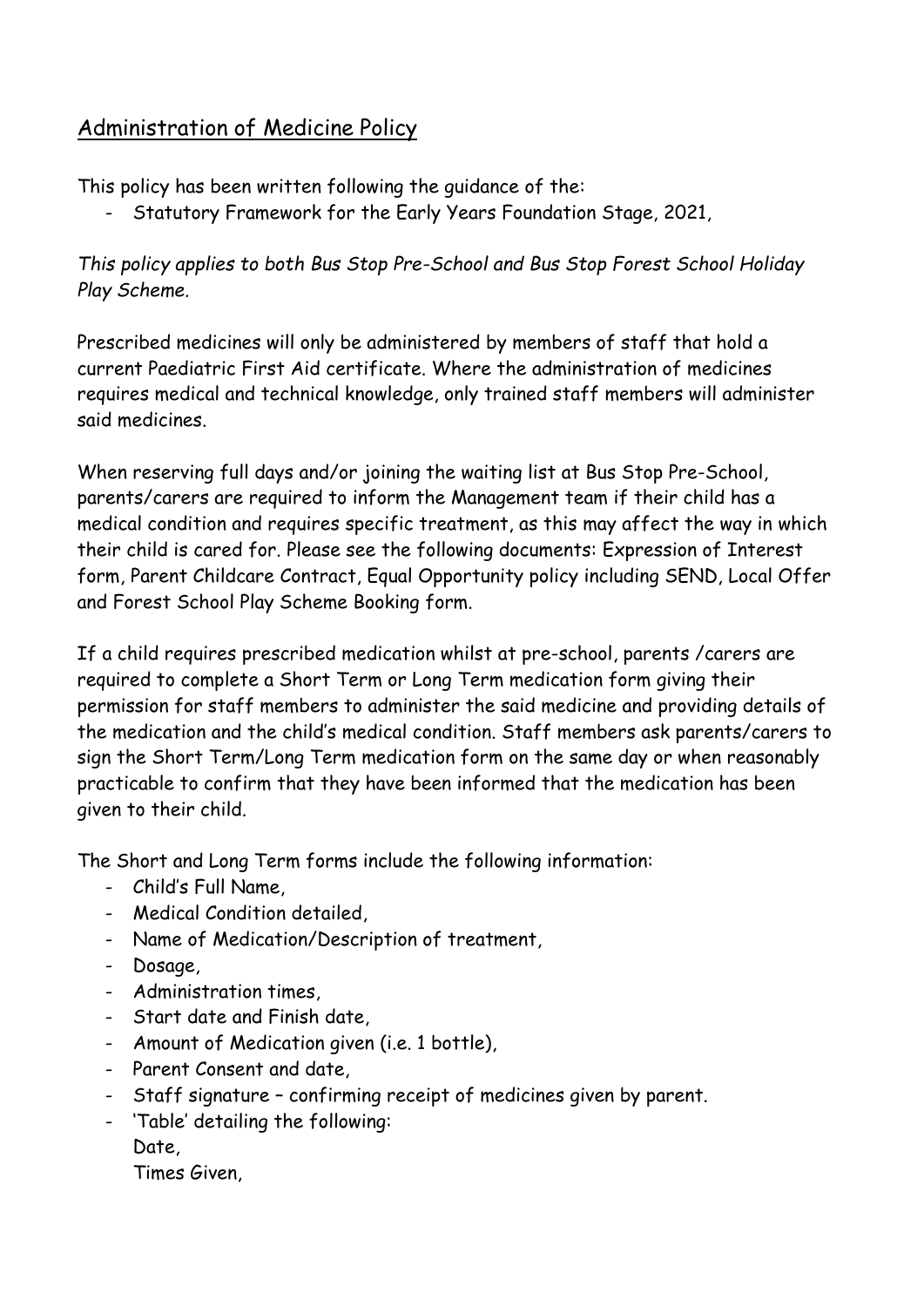Staff signature – confirming that medication was given, Parent signature – acknowledging that medicine was given to child and that medication has been returned to them (if applicable).

Once short term medication has been completed the Short Term Medications forms are filed in the Child Record folder with a child's individual details. This enables staff members to monitor if children are regularly taking medications.

Parents/carers are asked by staff to ensure medication is in its original container and has the pharmacy label with the name of the child it has been prescribed for clearly labelled upon it. Prescribed medication will not be administered by staff if the above are not followed by the parent/carer. Staff members ensure that medication is put in the kitchen fridge or as advised by the pharmacy label. All medication is stored in the kitchen and is inaccessible to children. Parents are also asked to provide the necessary equipment to administer medication for example, oral syringes, medicine spoon and syringes for injections.

No medication will be administered to children unless a doctor, dentist, nurse or pharmacist has prescribed it (medicines containing aspirin will only be given if prescribed by a doctor).

Bus Stop Pre-School is able to store children's Long Term medication for example Epi pens and Asthma inhalers on the premises for use in an Emergency. Staff members regularly check the used by dates on Long Term medication and inform parents/carers immediately or as soon as practicable if medication needs to be replaced. Children's individual Long Term medication is stored in the Kitchen, out of reach of children and is stored as advised by the pharmacy label. Children's medication is stored in individual clear containers, labelled with the child's name and photo, ensuring all staff members can access the correct medication for a child quickly in the event of an emergency.

Before administering prescribed medicines to children the following procedure is carried out by the staff member responsible for administering the medicine:

- Children are taken away from the group to the kitchen/dining room to have their medicine administered privately.
- The identity of the child is checked,
- A Short term/Long term form has been completed by the parent/carer,
- The parents written instructions and pharmacist label instructions match i.e. name of medicine and dosage,
- The name on the pharmacist label matches the name of the child that the medication is to be administered to,
- Any additional or cautionary information on the label which may affect the times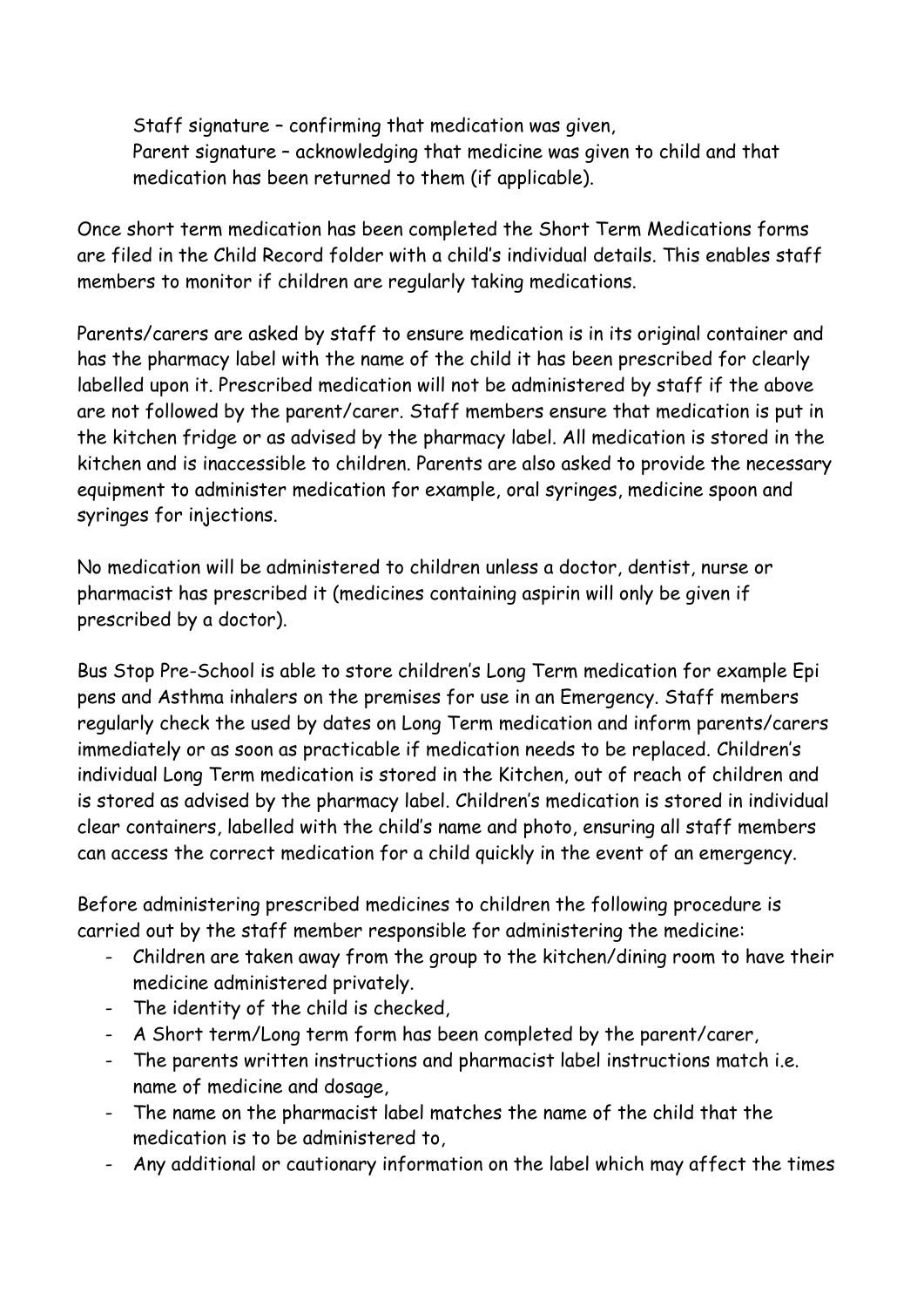of administration, give information on how the medicine must be administered, or affect performance i.e. an hour before food, swallow whole do not chew, or may cause drowsiness,

- Check the Short/Long term medication form to ensure the medicine is due at that time and it has not already been administered,
- The expiry date of the medicine (if one is documented on the medicine container or the pharmacy label,
- All the necessary equipment is available to administer the medicine i.e. oral syringe, syringes for injection, medicine spoon.

If a child requires medication to be administered during a Forest School session or on a trip away from the Pre-School premises the above procedure will apply and the medication and the Short/Long Medication forms are transported in the Forest School Medication Bag. Medication that requires refrigeration will be transported in a zipped Cool bag inside the Medication bag. Medication is put inside the Medication bag before each Forest School session/Trip and is taken out to be stored in the kitchen on the return from Forest School/Trip. When out at Forest School/Trip the Medication bag is located in the Forest School trolley/carried by a staff member.

When medication is administered two members of staff are to be present. One staff member will administer the medicine and the other is present to witness and ensure the correct medication and quantity is being given. Staff members must ensure they write down the details of when the medication was administered on the child's individual Short Term or Long Term Medication form.

If staff members have any doubts about the medication i.e. expiry date or dosage, then the medication will not be administered to the child. The parents/carers will be contacted and the situation explained. Parents/carers will be required to provide medication for their child in line with the Pre-Schools policy as stated above. An Accident/Incident form will be completed and parents asked to sign and date.

If a child refuses to take their medication, and staff believe that it is detrimental to a child's health, staff members will contact their parents/carer and explain the situation to them. The incident will be recorded and parents/carers asked to sign and date when they collect their child. In the event of an emergency the Accident, Injuries and Medical Treatment Policy will be put into practice.

If parents/carers have administered anti – biotic, non-prescribed medication or prescribed medication by a doctor, dentist, nurse or pharmacist before arriving, members of staff must be informed, enabling them to have the correct information about a child in case the emergency services have to be contacted and staff are unable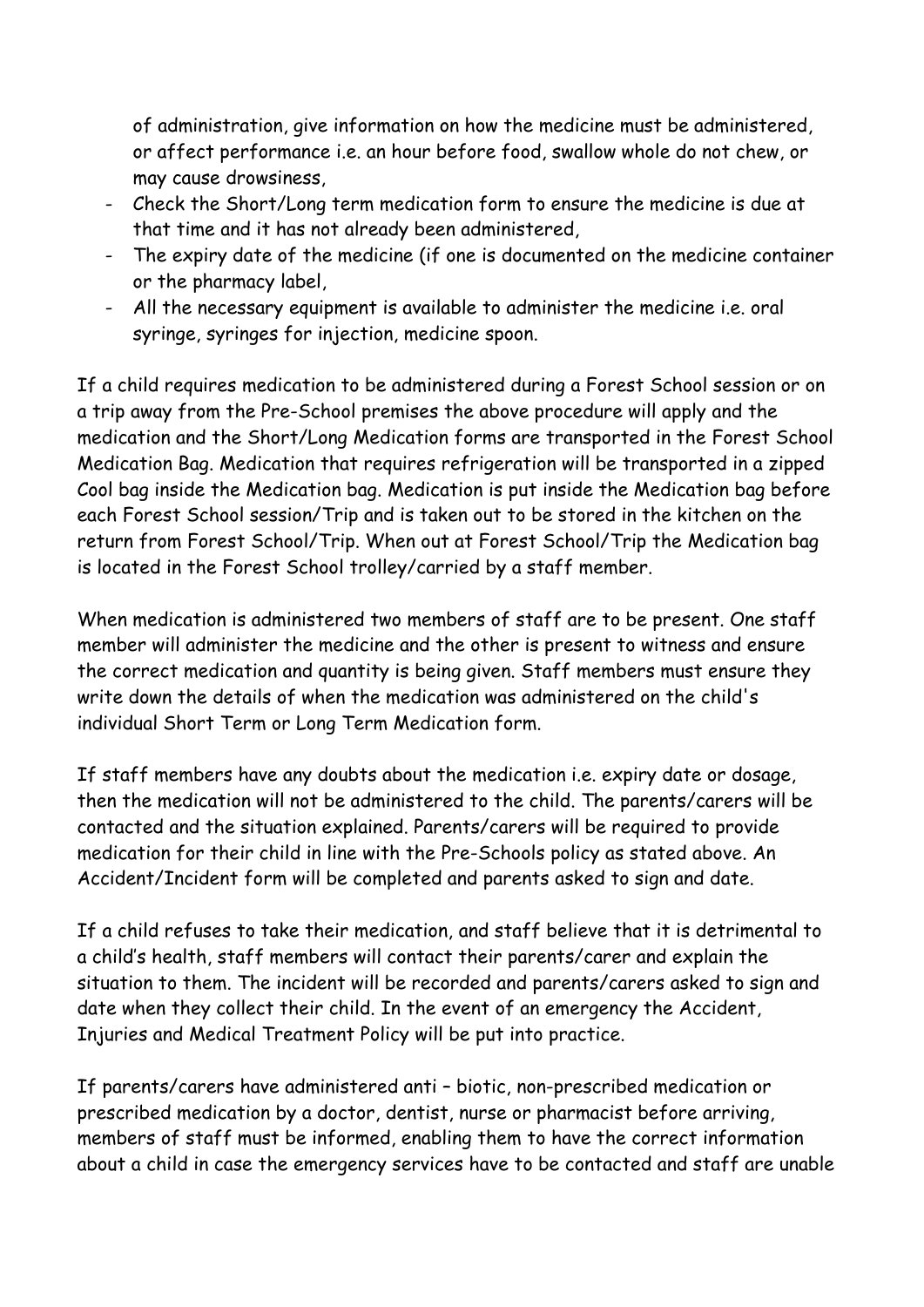to contact a child's parent/carer. Parents/carers are made aware of these medication procedures during their child's Induction process and on the Pre-School website [www.busstoppreschool.co.uk](http://www.busstoppreschool.co.uk/)

On joining the setting parents/carers are given a Child Record form and Parent Childcare Contract to complete. On both forms parent are asked to sign to agree that they understand that it is their responsibility to inform the Pre-School staff team of any medical condition their child has and any changes to their child's medical needs and treatment.

Parents/carers are given a Care Plan to complete for children with specific health and medical conditions for example Asthma, Epilepsy and Anaphylaxis. The Care Plans detail the individual care and treatment for children with long term medical needs. The Care Plan is completed alongside the Long Term medication form.

If special training and technical knowledge is required to administer medication for an individual child, a qualified health professional or the child's parents / carers is asked to demonstrate and give the necessary information regarding how to administer the medication, before medication can be given.

The following staff members hold current Paediatric Anaphylaxis training: Kate Rice Kelly Haines Hayley Lewis Louise Stephens Julie Wilson

#### Non-Prescribed Medication - Pre-Schools Store on Premises

Under Section 3, point 3.46 and 3.47 of the Statutory Framework for EYFS, 2021, Bus Stop Pre-School understands that it is their responsibility to take appropriate action if children are ill, thus Bus Stop Pre-School keeps a small store of Calpol Syrup: Paracetamol and Piriton Syrup: Anti-histamine on the premises for use in emergency situations only and these are stored in the kitchen away from children and stored in the Forest School/Trips First Aid bag.

On joining the setting parents/carers are asked to sign giving consent, allowing staff members to administer non-prescribed medication (Paracetamol and Anti-Histamine) to their children in emergency situations. For example, an emergency situation may arise if a child develops a high temperature during the day and paracetamol is required to prevent a febrile convulsion and the child's parents/carers/emergency contact are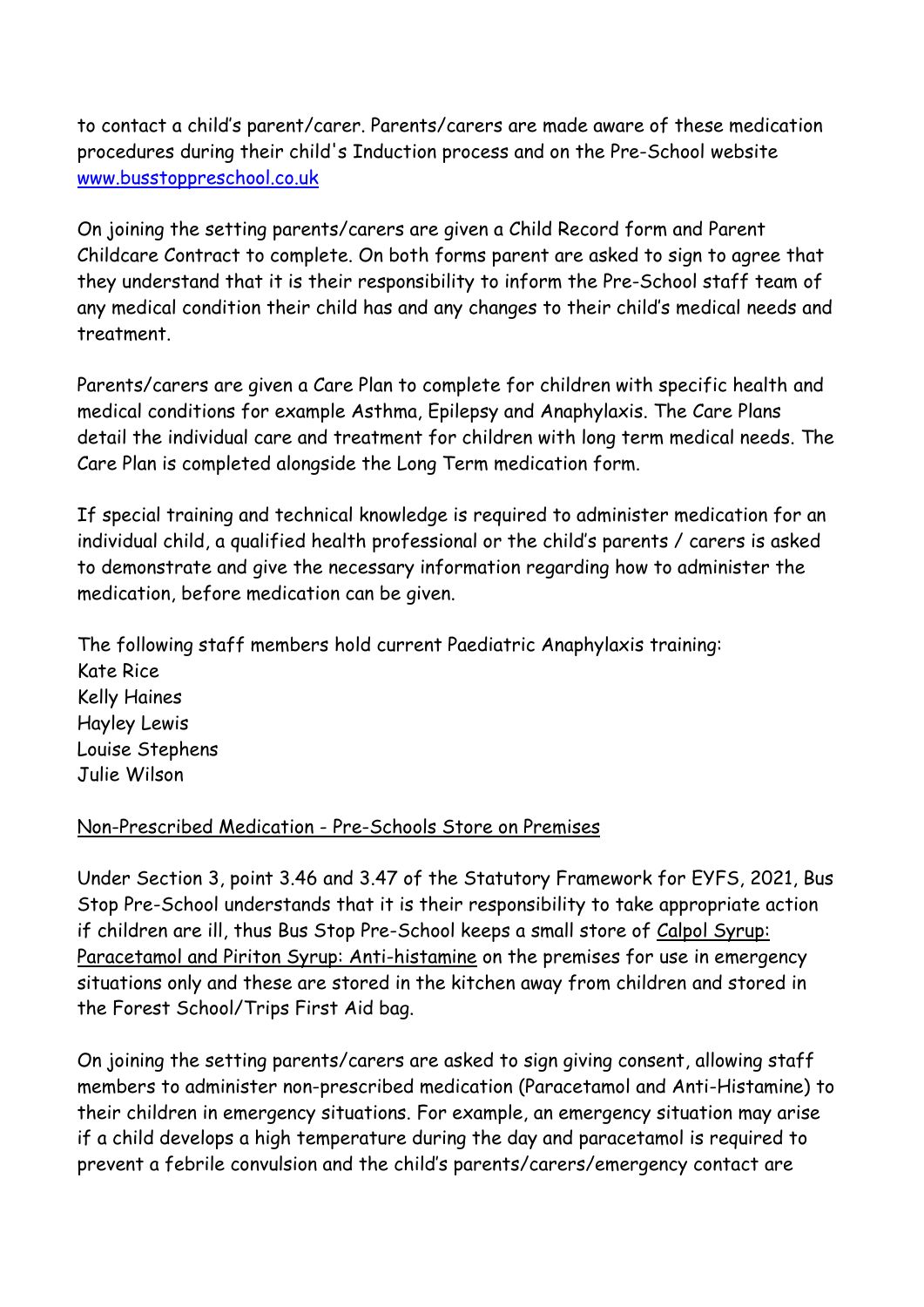unable to collect them or unable to collect them immediately. Also, in the event that a child has been stung by a wasp/bee/nettle and Piriton containing chlorphenamine maleate is required to relieve the pain of itching and to reduce the risk of the child going into anaphylactic shock.

Procedure for Administering Non-Prescribed Medication:

- Non-prescribed medication will be administered by a Bus Stop trained First Aider,
- Permission forms checked to verify parental consent,
- Children are taken away from the group to the kitchen/dining room/area away from group if on an outing to have their non-prescribed medication administered privately.
- Non prescribed medications expiry date will be checked,
- Any additional or cautionary information on the label which may affect the times of administration, give information on how the medicine must be administered, or affect performance i.e. an hour before food, swallow whole do not chew, or may cause drowsiness,
- The dosage amount will be checked by two staff members and given to a child depending upon their age,
- A staff member will complete an Accident/Incident form and ask parents to sign it upon collection. The form will include the following information: -Child's full name,
	- -Name of medication,
	- -Dosage amount given,
	- -Administration time,
	- -Description of Incident and Actions taken.
- Parents/carers will also be contacted explaining the situation and advised to collect their child to seek medical treatment.

#### Non-Medication

Non-medication refers to sun cream and nappy rash creams.

If children arrive with non-medication parents/carers must clearly label the nonmedication and hand it to a member of staff, so that it can be placed in the Adult Toilet area out of reach of all children. Non-medication must not be left in a child's bag or individual tray. This is to avoid children from accessing the non-medication without the supervision of an adult. Parents /carers are made aware of this procedure through their child's Induction process. If a member of staff finds non-medication in a child's bag, they will remove it, label it and return it to the parents/carers at the end of the day and explain the pre-school policy on non-medication.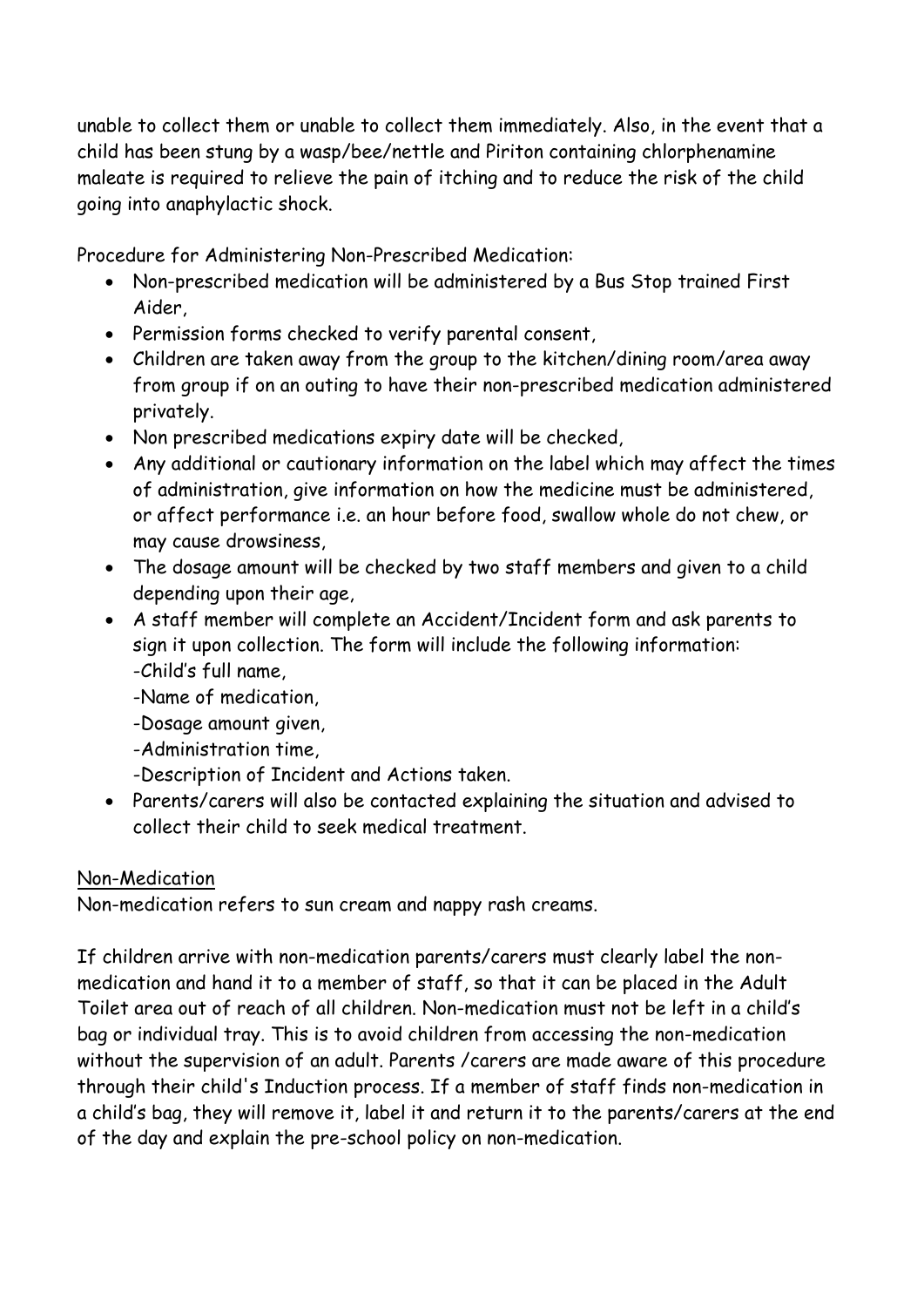Bus Stop Pre-School is able to keep children's individual Nappy rash cream on the premises. The cream is labelled with the child's name and is stored in a clear container in the Adult toilet where children's nappies are changed. An individual child's Nappy creams must not be used on another child. Staff members regularly check the nappy creams for used by date and inform parents/carers if new cream is required. Please refer to the Nappy Changing procedure for further details.

On joining the setting parents/carers are asked to sign giving consent, allowing staff members to administer the Pre-Schools small store of Vaseline to their child in the event they have a sore bottom and no nappy cream has been supplied. Staff members will check if consent has been given. In the event that consent is not given the parents/carers will be contacted and verbal permission sought from them enabling a staff member to administer the Pre-Schools Vaseline. If a parent/carer/Emergency contact cannot be reached, Pre-Schools Vaseline will be administered and an Accident/Incident form completed and parents/carers asked to sign at collection time and recommended to bring in named nappy cream from home. Before administering the Vaseline, staff members will check the child's record forms, ensuring they are not allergic to Vaseline.

### Staff Members taking Medicine/other Substances

Staff members who are taking medication can only work directly with children if medical advice confirms that the medication is unlikely to impair their ability to care for and look after children. All staff medication is stored in the kitchen cupboards in a secure container and is out of reach of children. Please refer to the No Smoking, Vaping, Drugs and Alcohol policy.

Staff members taking medication must complete a Staff/Student Medication form, the form includes the following information:

- Staff/Students Full Name,
- Medical Condition detailed,
- Name of Medication/Description of treatment,
- Dosage,
- Administration times,
- Start date and Finish date,
- Amount of Medication given (i.e. 6 tablets),
- Staff signature confirming medication details and confirming that the medication will not impair their ability to care and look after children:
- Manager signature confirming medication is on the premises and cannot be accessed by children.
- 'Table' detailing the following: Date,